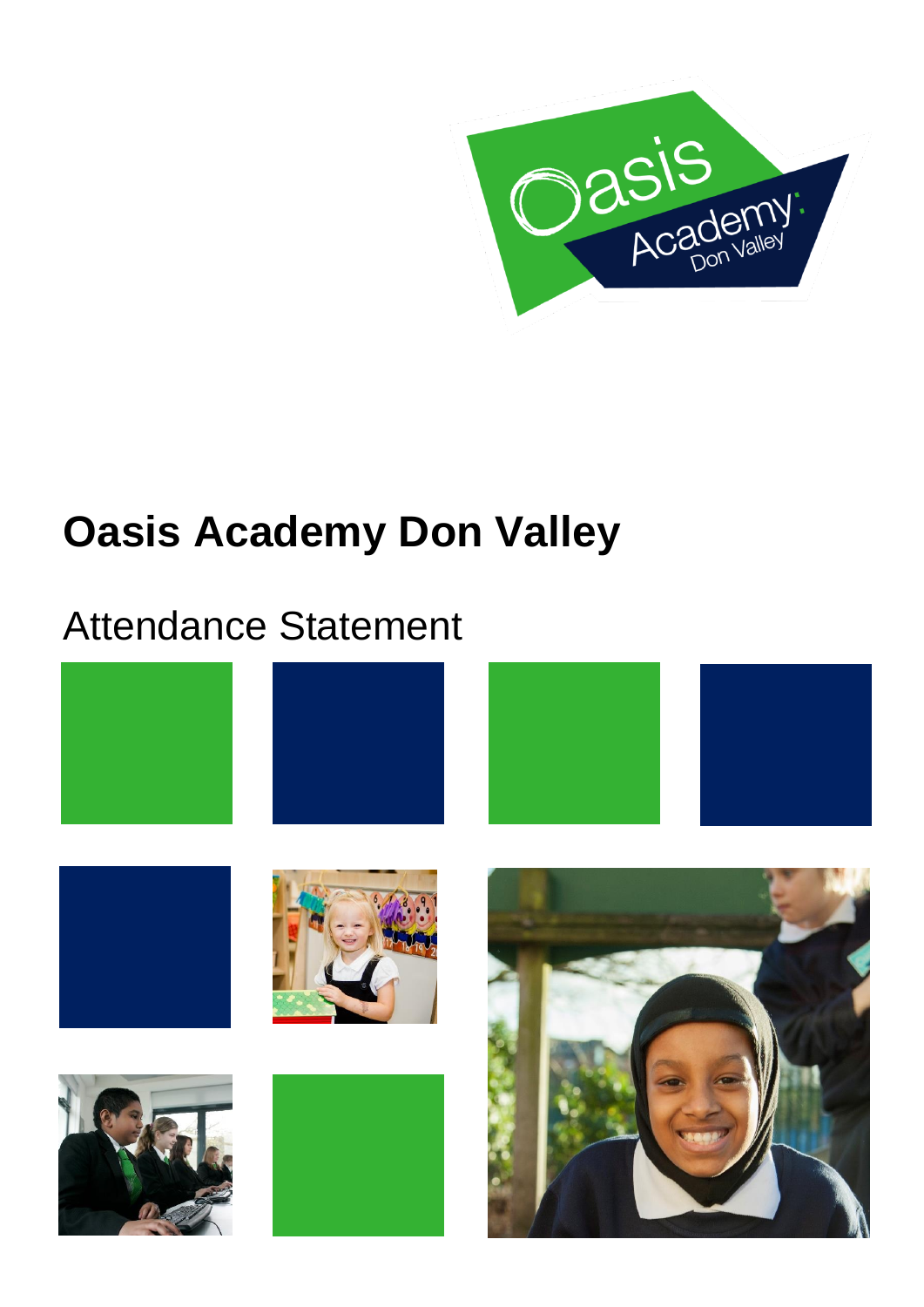#### **Roles and Responsibilities**

#### **1. REASONING**

At Oasis Academy Don Valley we believe that outstanding attendance is vital for all children if they are to gain the most from the education we provide. There are clearly documented links between regular attendance and how well children achieve in school. Every Class teacher will regularly check the attendance of their class and will follow up a children's absences with appropriate personnel in our academy and where necessary the academy will follow up with the child's parents. We hope that parents will assist us in our work of raising attendance levels throughout the Academy by:

- Ensuring the regular attendance of their child
- Informing the Academy when their child is absent from School
- Providing a reason for the absence
- Attending any meetings about their child's attendance, which may be necessary.

#### **2. AIMS AND TARGETS**

Our attendance target for 2017/18 is **97%** with a particular focus on ensuring **Persistent Absenteeism is not above 10% improving on the final year figures from 2016/17 of 94.7% and 19.1%.**

At Oasis Academy Don Valley we will:

- Develop clear procedures to enable children to come to the Academy.
- Ensure that all children and parents understand the issues and procedures for attendance.
- Ensure that all staff including Academy Councillors, administration and support staff understand the issues and procedures for attendance.
- Provide a document outlining the registration procedures.
- Ensure that all staff are aware of the procedures and encourage them to adopt a consistent approach to recording and monitoring registration and attendance issues.

#### **3. ROLES AND RESPONSIBILITIES**

All young people have a right to an exceptional education. Parents / carers have a legal responsibility to ensure their child attends regularly and punctually. If a child does not, parents / carers may be breaking the law.

Parents should ensure their children arrive at the Academy on time, in correct uniform and in a condition to learn. Parents need to see themselves as partners with the Academy in the education of their children.

If teachers have worries about a child's absence or do not accept the explanation for an absence as genuine or exceptional, they will raise the matter with the Academy's Pastoral team.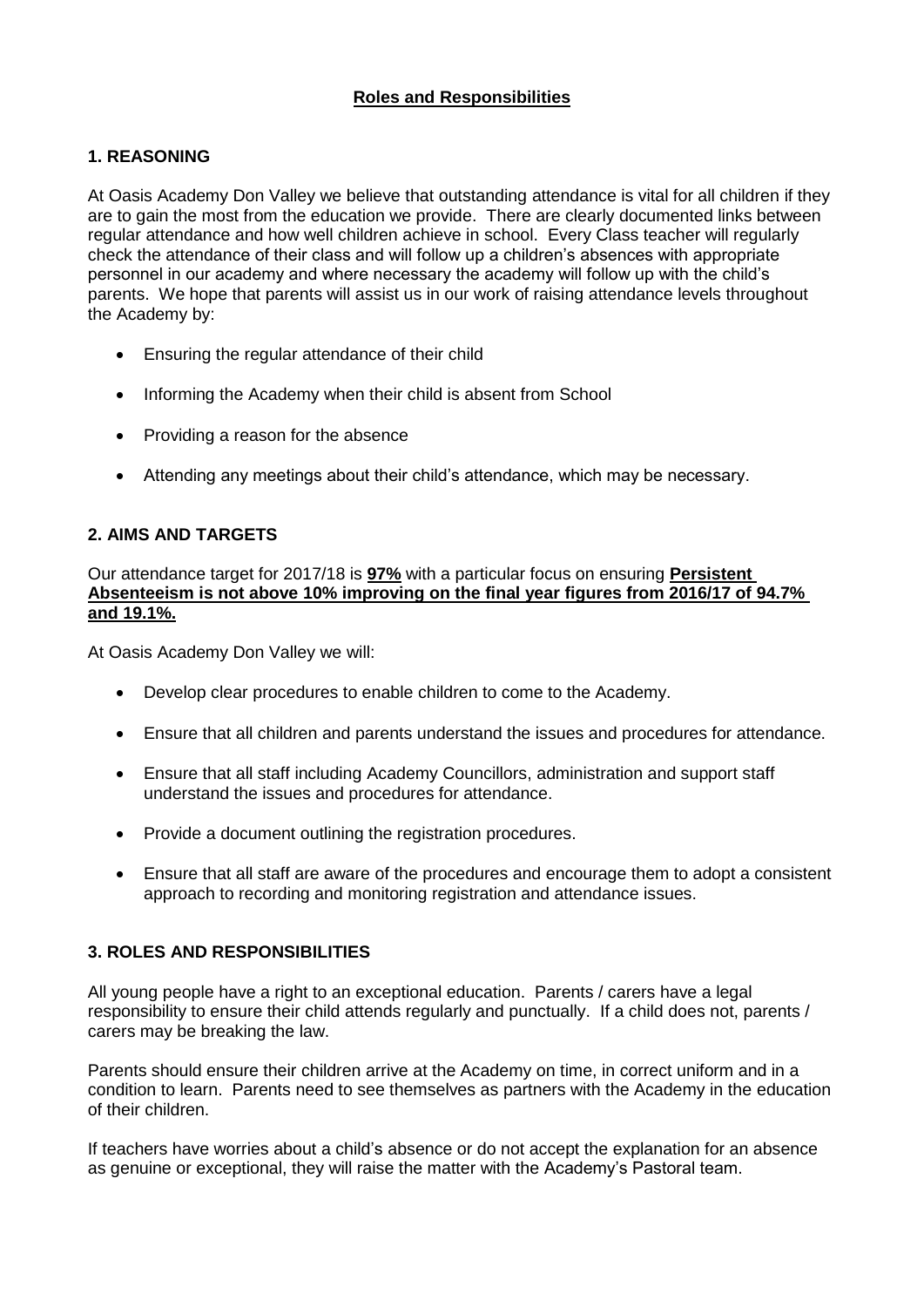#### **Authorisation of Non-attendance**

#### **Absence will not be authorised if:**

- No explanation is offered by the parent/carer.
- The pupil is staying home to look after parents, siblings or the home.
- The pupil is absent on special occasions e.g. birthday.
- The pupil is absent unnecessarily e.g. taken shopping, for a haircut.

#### **Holidays during Term Time**

Holidays during term time will not be authorised. Families may request an absence from the Academy in exceptional circumstances. The Principal will consider any requests for term time leave under exceptional circumstances on an individual basis. The Academy Attendance Team may request further evidence in support of the exceptional circumstance before a decision is made. The following points may also be considered before a decision is made;

- When an exceptional request is made for absence during the first two weeks in September.
- During examinations, testing weeks or monitoring periods.
- When a pupil's attendance is below 95%.
- When a leave of absence has already been agreed and taken by the pupil during that academic year.
- If the leave of absence will mean that the child's attendance falls below the threshold for being persistently absent (90%).

If an unauthorised period of term time leave is taken this could result in the issuing of a Holiday Penalty Notice. The Academy could consider removing a pupil from roll when information is available to evidence persistent absence due to unauthorized term time leave.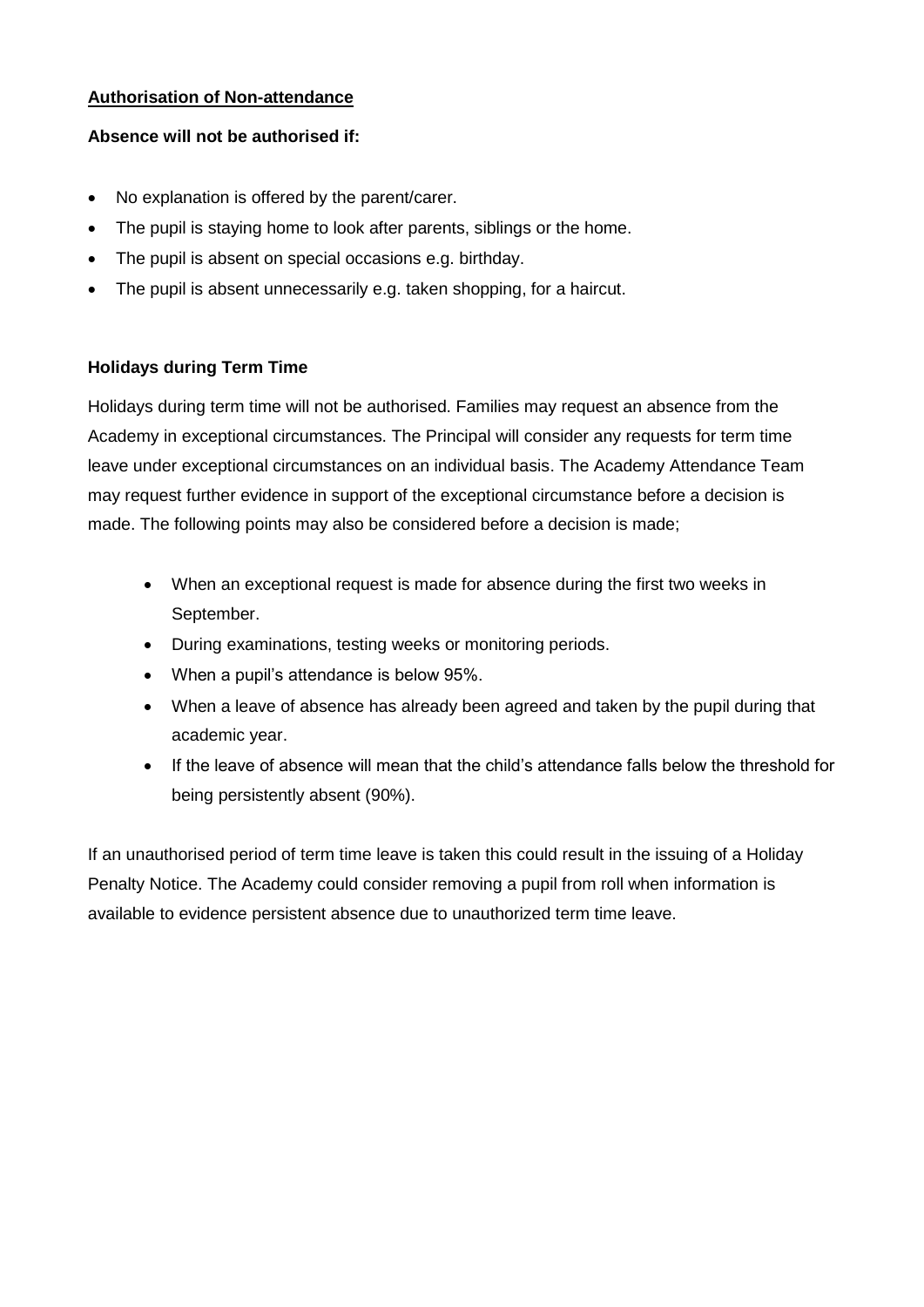#### **Punctuality**

Morning registration is at 8.50am. Our Academy gates will be open from 8.40am.

After 8:50am you and your child should enter through the main reception area and sign in.

It is very important that all children arrive punctually every day.

The Academy Attendance Team will contact you if we have concerns about your child's punctuality.

Children who remain uncollected at the end of the Academy day will be supervised by a member of staff until they are collected. Advice will be sought from the appropriate agency (ies) if contact with the parent or emergency contact person cannot be established.

#### **Children Missing In Education**

If a child transfers to another setting before they leave in Y6 then you must complete transfer forms that are available from the Academy office.

When children leave and you have not given us the above information, and we cannot contact you, then your child is considered to be a Child Missing Education. This means that the Local Authority has a legal duty to carry out investigations, which will include liaising with Children's Services, the Police and other agencies, to try to track and locate your child.

By giving us the above information, unnecessary investigations can be avoided.

Parents have a legal duty to ensure the regular and full time attendance at school of registered pupils (Education Act 1996).

This policy is based on the law and on Best Practice guidance produced by the Department for Education and Skills and the Local Authority. The Academy Pastoral team and the City Council aim to work with families to promote good attendance and avoid legal action. However in some cases, parents are prosecuted (taken to court) or have to pay a Fixed Penalty (fine) if unauthorised absences continue.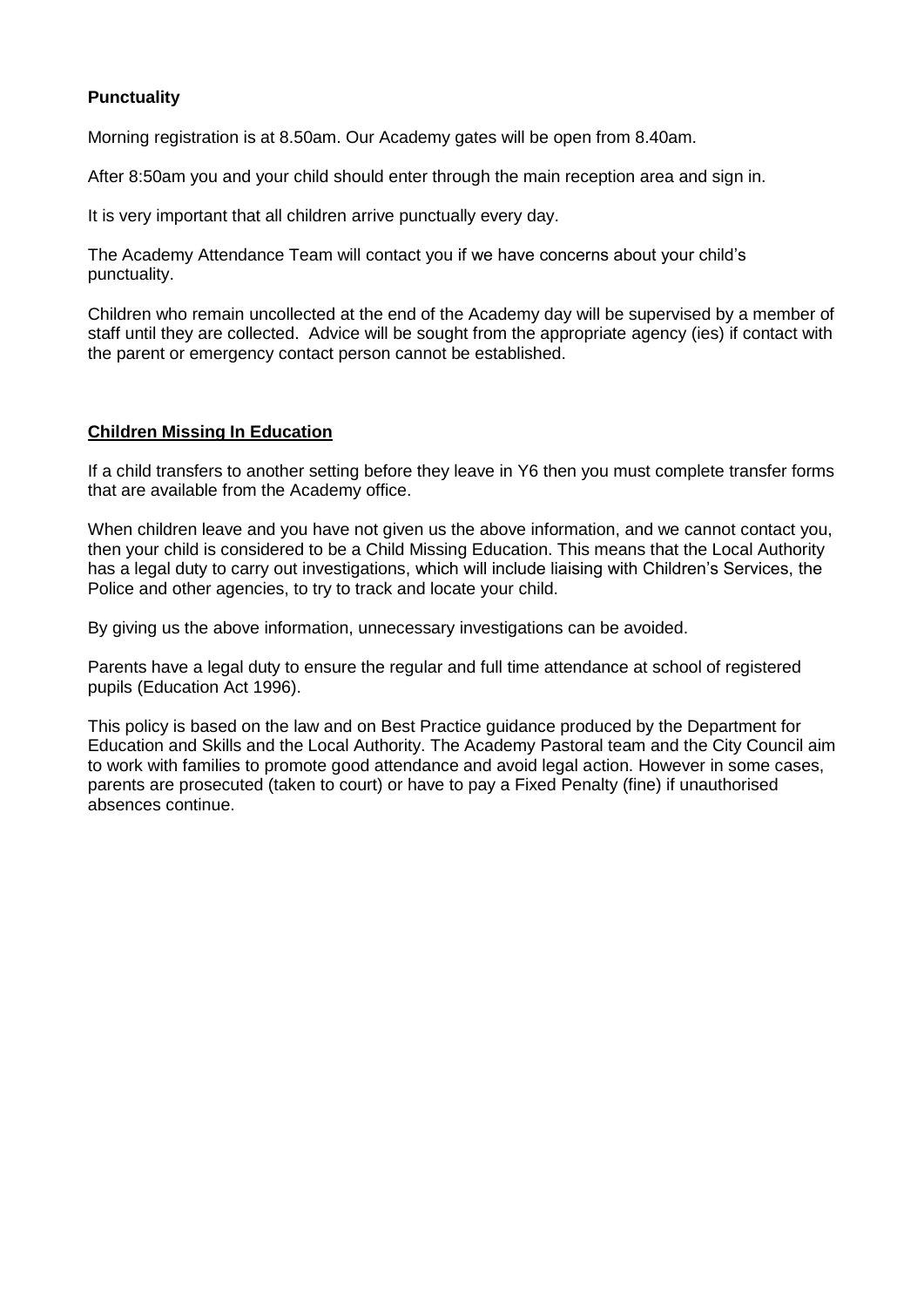#### **4. STRATEGIES FOR MAINTAINING GOOD ATTENDANCE AND PUNCTUALITY**

- As an Academy we believe in early intervention. If a child is recorded as absent at morning registration a member of staff will aim to contact parents that morning.
- Regular attendance is acknowledged and rewarded.
- Children whose attendance is causing concern will be supported via the Academy's procedure and personnel.
- An attendance sweep will take place one day each half term. Every effort is made to make contact with all absentees to confirm reasons for absence by phone or home visits and a check that all those registered in School have remained on site also occurs.
- Results of the monitoring of electronic registration will be shared with the Academy leadership Team (ALT) to ensure all staff meet their statutory requirements re registration.
- Attendance will be a whole Academy focus subject to the Academy's procedures for improvement planning and monitoring and evaluation.
- 80% attendance means a child is missing 1 full days education every week.
- 80% attendance all the way through secondary School is the equivalent of missing a whole year of education.

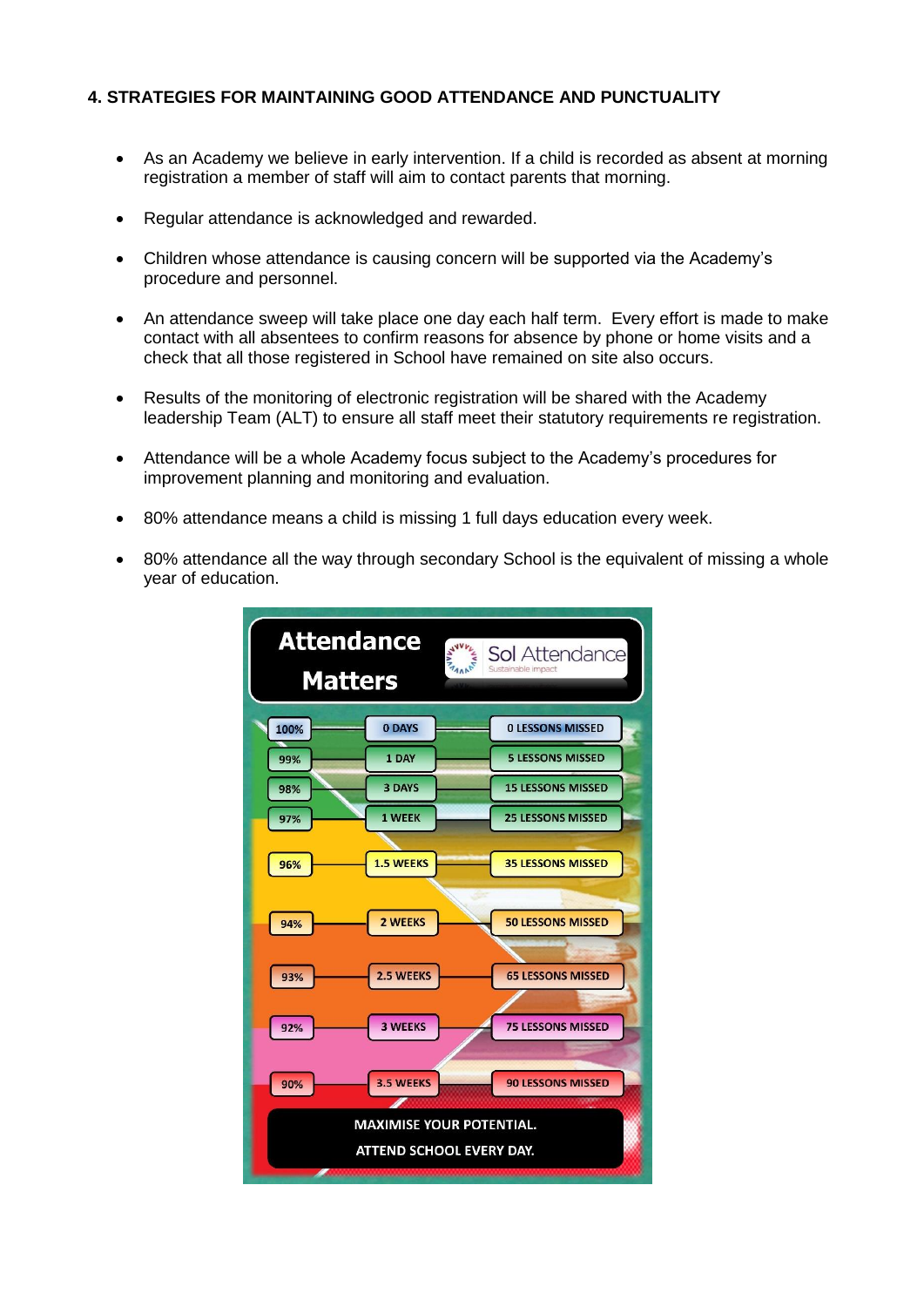### **Good attendance is important because:**

- Statistics show a direct link between under-achievement and poor attendance
- Regular attendees make better progress, both socially and academically
- Regular attendees find school routines and school work easier to cope with
- Regular attendees find learning more satisfying
- Regular attendees have an easier transfer to secondary school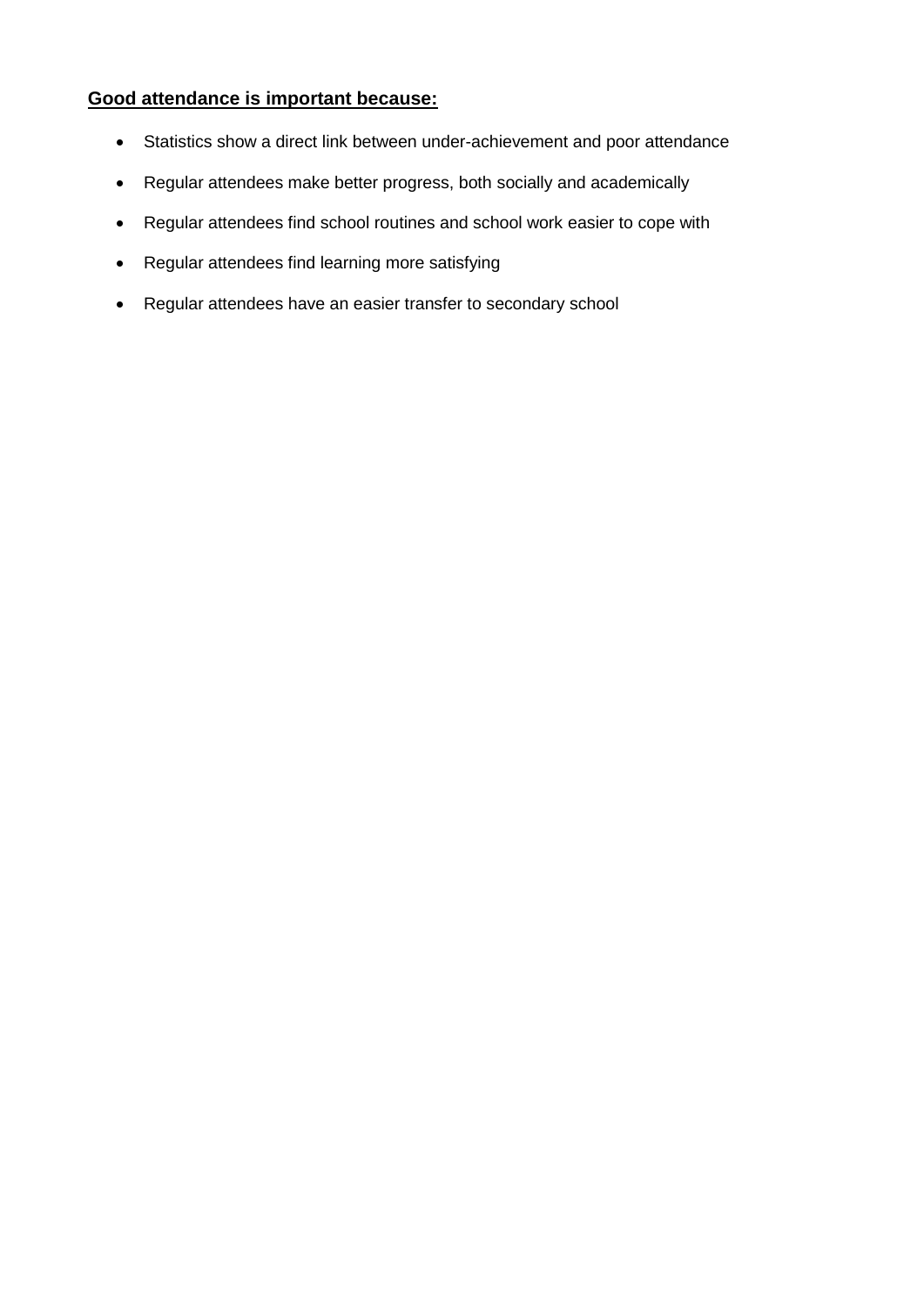#### **STAFF GUIDE TO ATTENDANCE PROCEDURES.**

Good attendance is vital for all children if they are going to gain the most from the education we provide and the learning you impart. It is vitally important that all staff take responsibility for their role in the accurate recording and reporting of attendance and following up absence. Through a consistent whole Academy approach to attendance we can ensure that every lesson really does count.

#### **Class Teacher:**

#### A.M. Registration:

Class Teachers must accurately complete the register every morning.

Children arriving after 8.50am should register at the Main reception where they will receive a late mark. All lates will be followed up appropriately by a member of staff.

Parents of children who are late 3 times in a half term without a genuine reason will receive a punctuality warning letter. Parents of children who have received a letter and continue to be late, will be asked to come into the Academy to discuss the issues causing lateness

#### **Children's absence:**

If a child is absent for any reason it is the parents responsibility to contact school on the first day of absence to provide a reason and expected date of return.

Academy staff make first day calls to check any unexplained absence and will update SIMS when contact has been made. If no contact has been made by the 3<sup>rd</sup> day of absence, a home visit will be completed by a member of the Pastoral Team. A home visit may be carried out before the 3<sup>rd</sup> day of absence where there are concerns regarding a child's attendance.

If there are concerns over the child's continued absence the Pastoral Team will refer this to the Sheffield Multi Agency Support Team (MAST) or the police.

Accurate recording of all registers is essential to fulfil our legal requirement to record attendance. These should be completed in the first 10 minutes of each session.

It is the responsibility of the Class Teacher to ensure that the register is taken promptly for AM and PM registration. It is then the responsibility of the Attendance team to ensure that all registers are up to date, there should be no N's on the register.

Request for term time leave forms should be passed directly to the Main Reception.

#### **Attendance actions by % group:**

Attendance actions will be agreed by the Pastoral team and ALT in response to weekly analysis of attendance figures using the SOL tracker. Attendance groups are based on cumulative half termly attendance.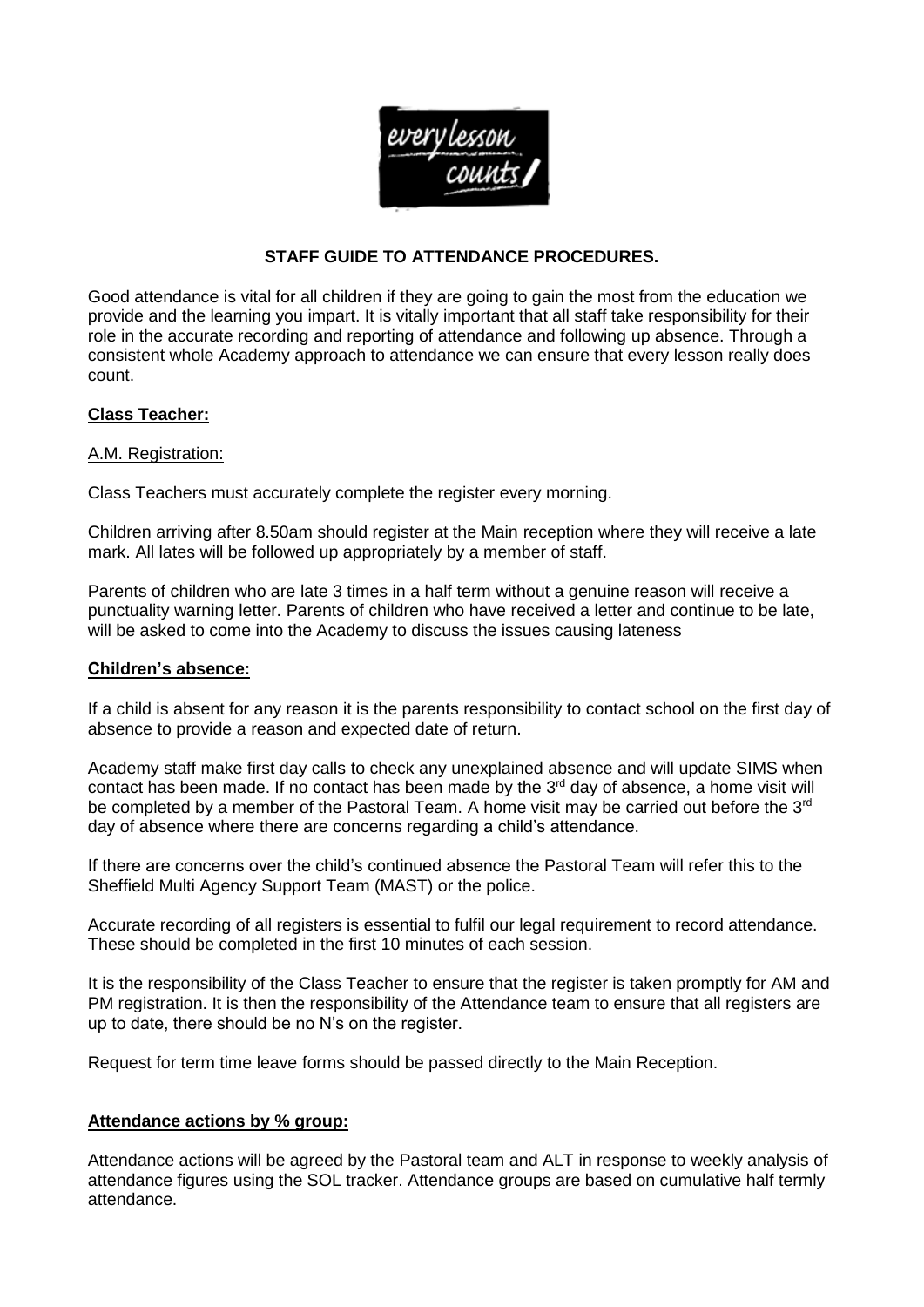#### **ATTENDANCE SUPPORT DIAGRAM**

The flow diagram below is to be used to support attendance intervention at all levels, identifying the expected steps taken at each drop in attendance.

To support this, children should be made aware of their attendance target and their level of attendance weekly. A programme of attendance celebration events will also be put into place to support the development of good attendance.

| Incidence of<br><b>Absence</b>            | <b>Responsibility</b> | <b>Action</b>                                                                                                                                                                                                                                                                                                                                                                                      |  |
|-------------------------------------------|-----------------------|----------------------------------------------------------------------------------------------------------------------------------------------------------------------------------------------------------------------------------------------------------------------------------------------------------------------------------------------------------------------------------------------------|--|
| <b>First Instance</b><br>оf<br>Absence    | <b>Class Teacher</b>  | Following the first instance of absence the Class<br>Teacher will discuss the absence with Parents                                                                                                                                                                                                                                                                                                 |  |
|                                           |                       |                                                                                                                                                                                                                                                                                                                                                                                                    |  |
| Second<br>Instance of<br>absence          | <b>Pastoral Team</b>  | Letter 1 sent to Parents<br>Attendance Improvement target set & monitored<br>Child placed on 2 week attendance monitoring group                                                                                                                                                                                                                                                                    |  |
| Third                                     | <b>Pastoral Team</b>  |                                                                                                                                                                                                                                                                                                                                                                                                    |  |
| Instance of<br>absence                    |                       | Letter 2 sent to Parents to arrange meeting<br>$\overline{\phantom{0}}$<br>Parent meets with Pastoral Team to discuss<br>$\overline{a}$<br>concerns & set targets<br>Child placed on Attendance Challenge for 3 weeks                                                                                                                                                                              |  |
| No Improvement in attendance demonstrated |                       |                                                                                                                                                                                                                                                                                                                                                                                                    |  |
| Fourth<br>Instance of<br>absence          | <b>Phase Leader</b>   | Letter 3 sent to Parents to arrange meeting<br>Parent meets with Phase Lead to discuss concerns &<br>set targets.<br>Attendance action plan put in place with Pastoral<br>Team & Phase Lead.<br>Child placed on Attendance Challenge for 3 weeks<br>Weekly meetings with Phase Lead & Pastoral Team<br>to discuss attendance                                                                       |  |
|                                           |                       |                                                                                                                                                                                                                                                                                                                                                                                                    |  |
| <b>Fifth Instance</b><br>of absence       | <b>ALT</b>            | Letter 4 sent to Parents to arrange meeting<br>$\overline{\phantom{a}}$<br>Parent meets with ALT to discuss attendance targets<br>and action plan.<br>Child placed on 2 week monitoring period<br>Weekly meeting with ALT & Pastoral Team to discuss<br>attendance.                                                                                                                                |  |
|                                           |                       |                                                                                                                                                                                                                                                                                                                                                                                                    |  |
| <b>Sixth</b><br>Instance of<br>absence    | Attendance<br>Panel   | Letter 5 sent to Parents. Advises Parents of possible<br>legal action if attendance does not significantly<br>improve.<br>Child placed on 3 week attendance monitoring period<br>$\qquad \qquad \blacksquare$<br>Weekly meeting with ALT & Pastoral team to discuss<br>attendance<br>If no improvement after 3 week period refer to Local<br>Authority regarding a potential Fixed Penalty Notice. |  |

The Academy reserves the right to move through stages at any point if early instances of absence leads to attendance levels being a cause for Academy Leaders.